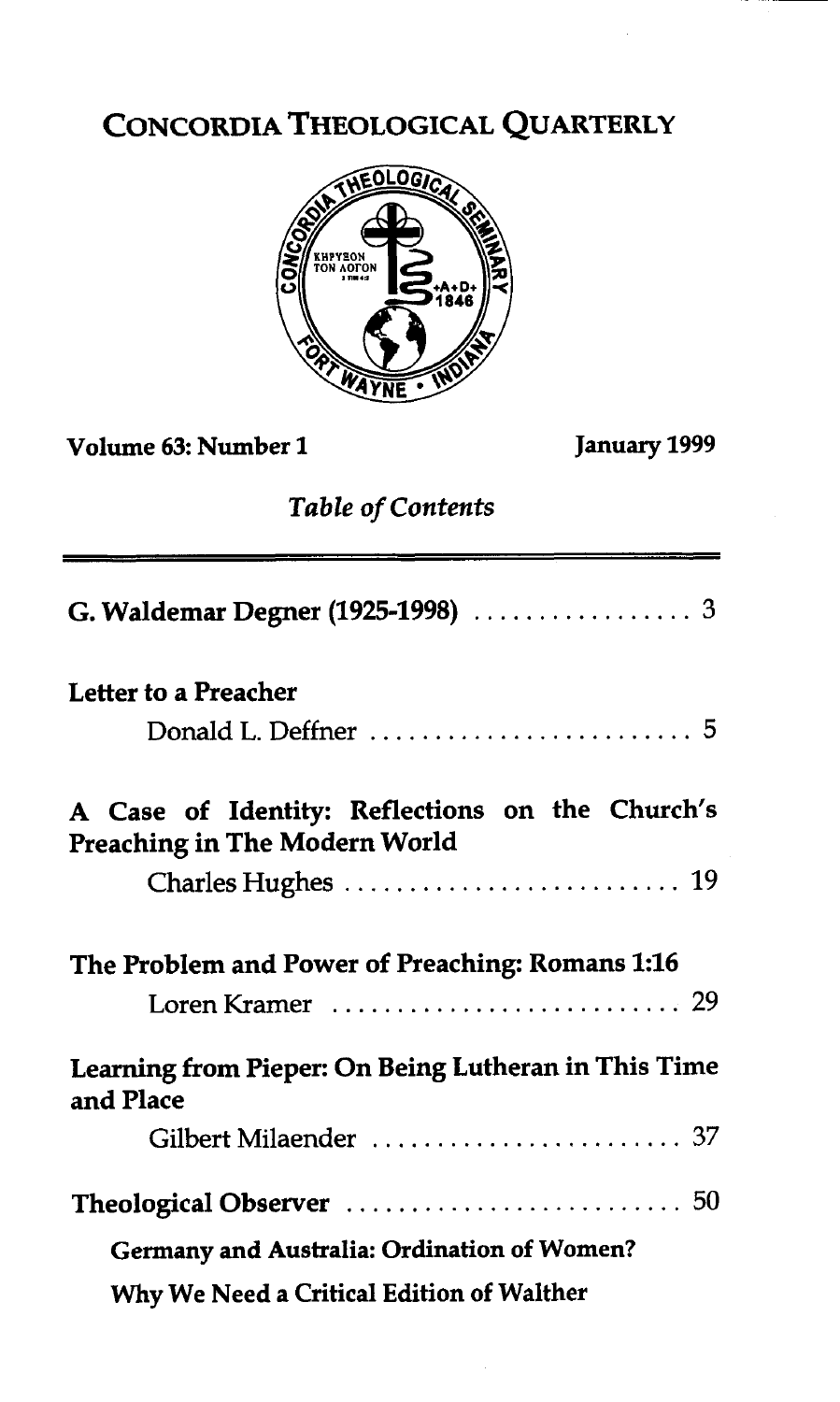| <b>Book Reviews</b> 57                                                                                                                              |
|-----------------------------------------------------------------------------------------------------------------------------------------------------|
| Reading Scripture with the Church Fathers. By Christopher<br>A. Hall  William C. Weinrich                                                           |
| Erasmus, the Anabaptists, and the Great Commission. By<br>Abraham Friesen  J. Preston Byrd Jr.                                                      |
| Henry Melchior Muhlenberg: The Roots of 250 Years of<br>Organized Lutheranism in North America. Edited by<br>John W. Kleiner                        |
| Lawrence R. Rast Jr.                                                                                                                                |
| One Right Reading? A Guide to Irenaeus. By Mary Ann<br>Donovan  William C. Weinrich                                                                 |
| Union and Confession. By Herman Sasse<br>Lawrence R. Rast Jr.                                                                                       |
| Martin Luther: Learning for Life. By Marilyn J. Harran<br>Douglas Punke                                                                             |
| Church History an Essential Guide. By Justo L. Gonzalez<br>Grant Knepper                                                                            |
| The Germanization of Early Medieval Christianity: A<br>Sociohistorical Approach to Religious Transformation.<br>By James C. Russell. Karl Fabrizius |
| Where Earth Meets Heaven: a Commentary on Revelation.<br>By John G. Strelan Charles A. Gieschen                                                     |
| Testing the Boundaries: Windows to Lutheran Identity. By<br>Charles P. Arand. Martin Noland                                                         |
|                                                                                                                                                     |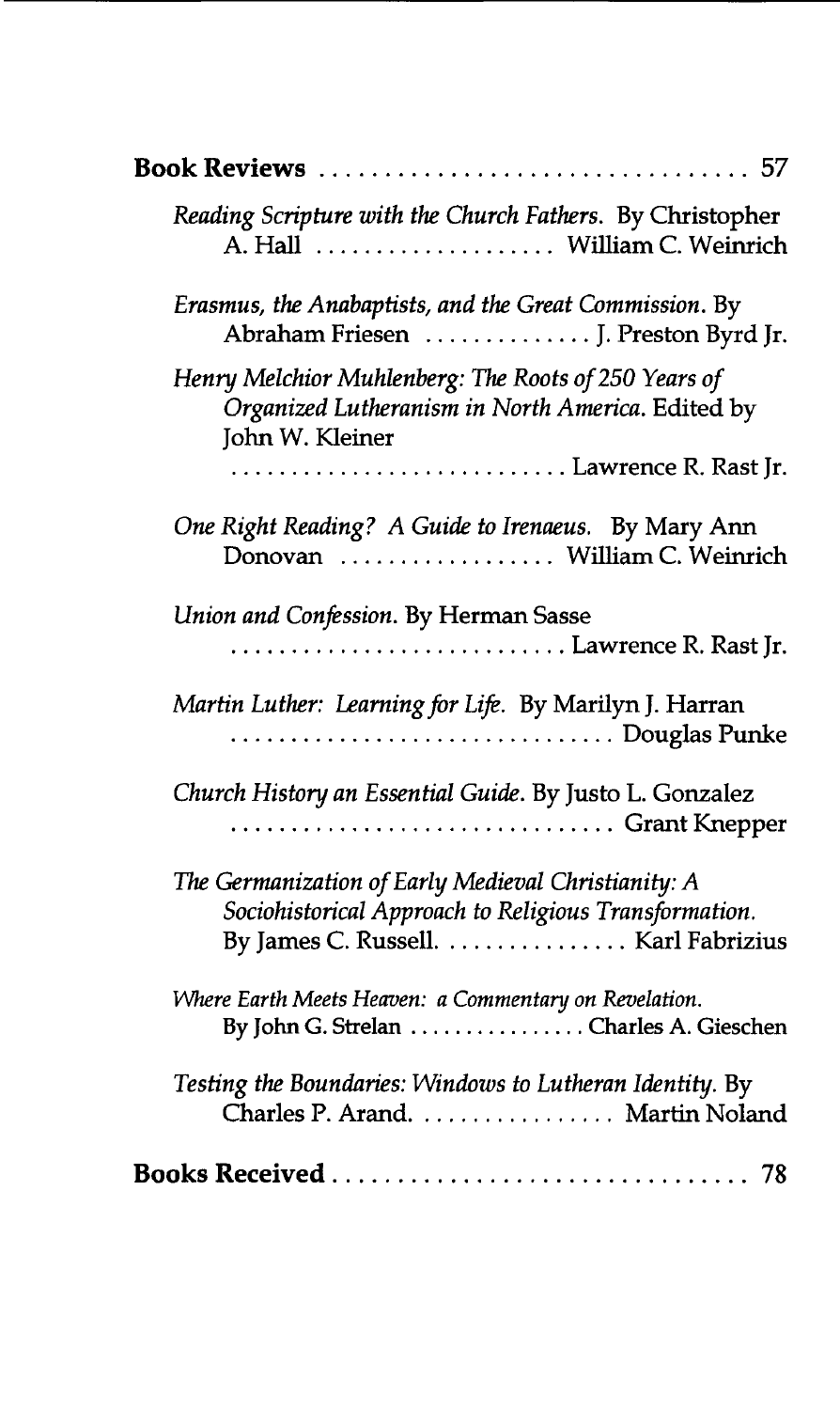## **Theological Observer**

### **Germany and Australia: Ordination of Women?**

The issue of the ordination of women has surfaced within our German sister church, the Independent Evangelical Lutheran Church (SELK). One crystal-clear response was provided by the Working Group on Biblical Theology, and Church (Ev. Luth. Arbeitskreis Bibeltheologie und Kirche), in the theses translated and gratefully reprinted below. The Department of Systematic Theology of The Department of Systematic Theology of Concordia Theological **Seminary,** Fort Wayne, continues to view the ordination of women as a matter of the gravest, and church-divisive significance. In the spirit of mutual confessional accountability we urge the widest possible attention to the important German theses.

These theses are particularly relevant to the present emergency in the Lutheran Church of Australia, which is in danger of being robbed of its solemn, official confession of the truth in this matter. The tragedy is that the new, permissive position now being advocated in that church radically disavows the faithful testimony of men like the late Doctors Hermann Sasse and H. P. Hamann Jr. Humanly speaking, it was Sasse whose humble, persistent theological work brought the two Lutheran churches in Australia together in 1965, on the constitutional basis of the Theses of Agreement. The Theses clearly confess:

Though women prophets were used by the Spirit of God in the Old as well as in the New Testament, 1 Cor. 1434-35 and 1 Tim. 211-14 prohibit a woman from being called into the office of the public ministry for the proclamation of the Word and the administration of the Sacraments. This apostolic rule is binding on all Christendom; hereby her rights as a member of the spiritual priesthood are in no wise impaired **(VI,** 11).

Now to set aside this truth once so clearly recognized would be to repudiate the confessional foundation of the Australian Lutheran Union and to undo its integrity and legitimacy-which may God graciously avert!

\* \* \* \* \* \*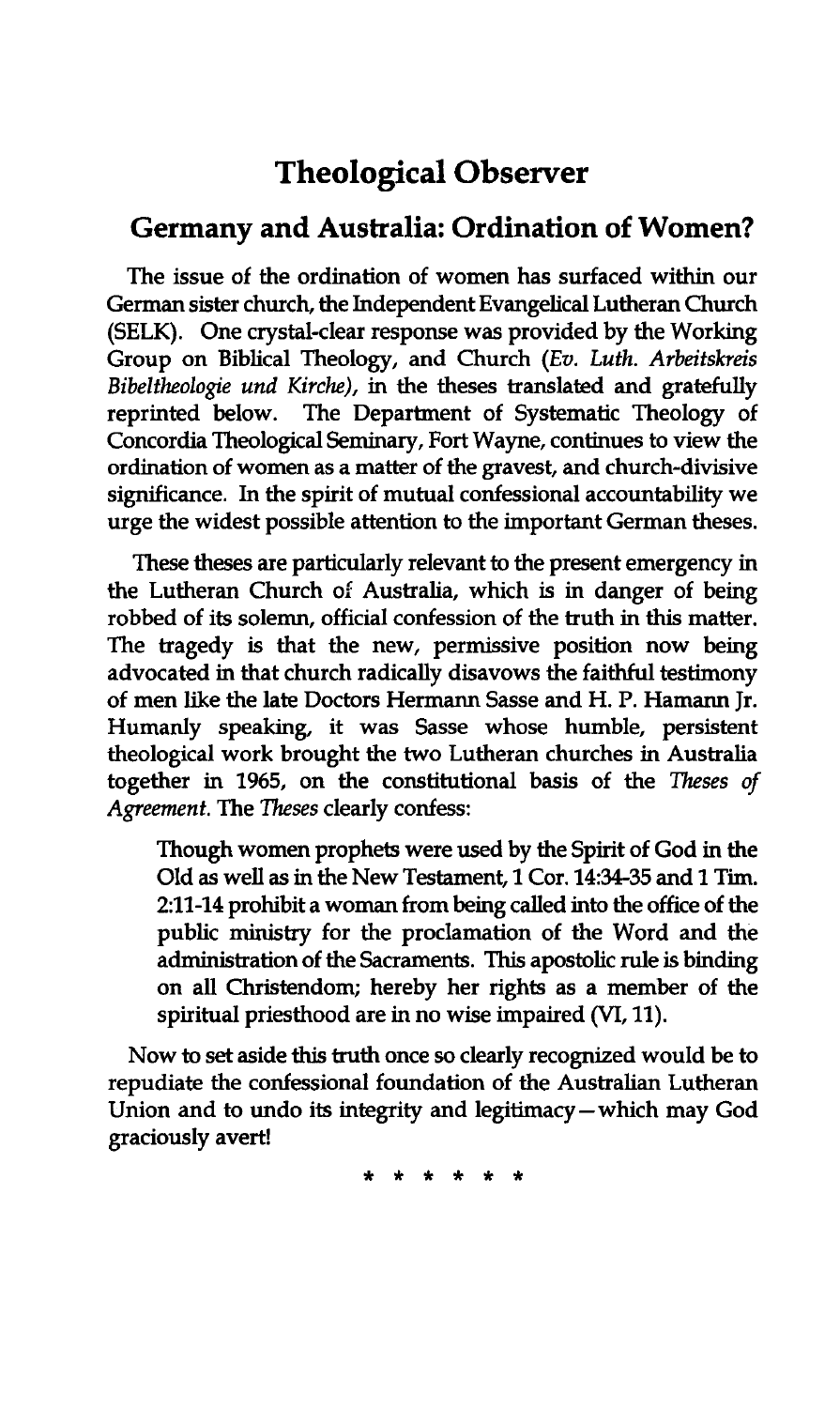Theses for the "Discussion Concerning the Ordination of Women into the Office of the Church in the **SELK"**  (Independent Evangelical Lutheran Church [Germany])

Evangelical Lutheran Working Group on Biblical Theology, and Church

1. The decision whether women may be admitted to the pastoral office may be based only on the statements of Holy Scripture. Scripture interprets itself and is thus the sole authority for churchly doctrine and practice (John 8:31ff.; 2 Timothy 3:16ff., among others), which also means that Scripture itself determines the temporary or permanent validity of its statements. Every biblical exegesis is bound to this principle (2 Peter 1:19-21), if such exegesis occurs in unconditional obedience to Jesus Christ, the Lord of the Church.

*Thereby is rejected the* opinion, that extra-biblical anthropologies and world-views may govern the understanding of biblical texts.

2. The question whether women may be ordained into the pastoral office directly touches the office of the church instituted by Christ, and must therefore be answered on the basis of such biblical texts as treat of this (especially 1 Corinthians 14; 1 Timothy 2). The binding force of these texts means that no one in the church has the right to judge otherwise on the issue.

*Thereby* is *rejected the* opinion, that it lies within the discretion of a church whether to admit women into the pastoral office or not. Traditions, pragmatic considerations, and the like, may neither theoretically nor practically be placed above the biblical statements.

3. The office of proclaiming the Word and administering the Sacraments is instituted by Christ (Matthew 16:19; 18:18; John 20:21ff.; 1 Corinthians 4:1, among others) and is to be understood out of His words ("christonomically"). It is derived from the office of the Apostles called directly [immediately] by Christ. They set in place presbyters here and there (one may see Acts 14:23), in order that they might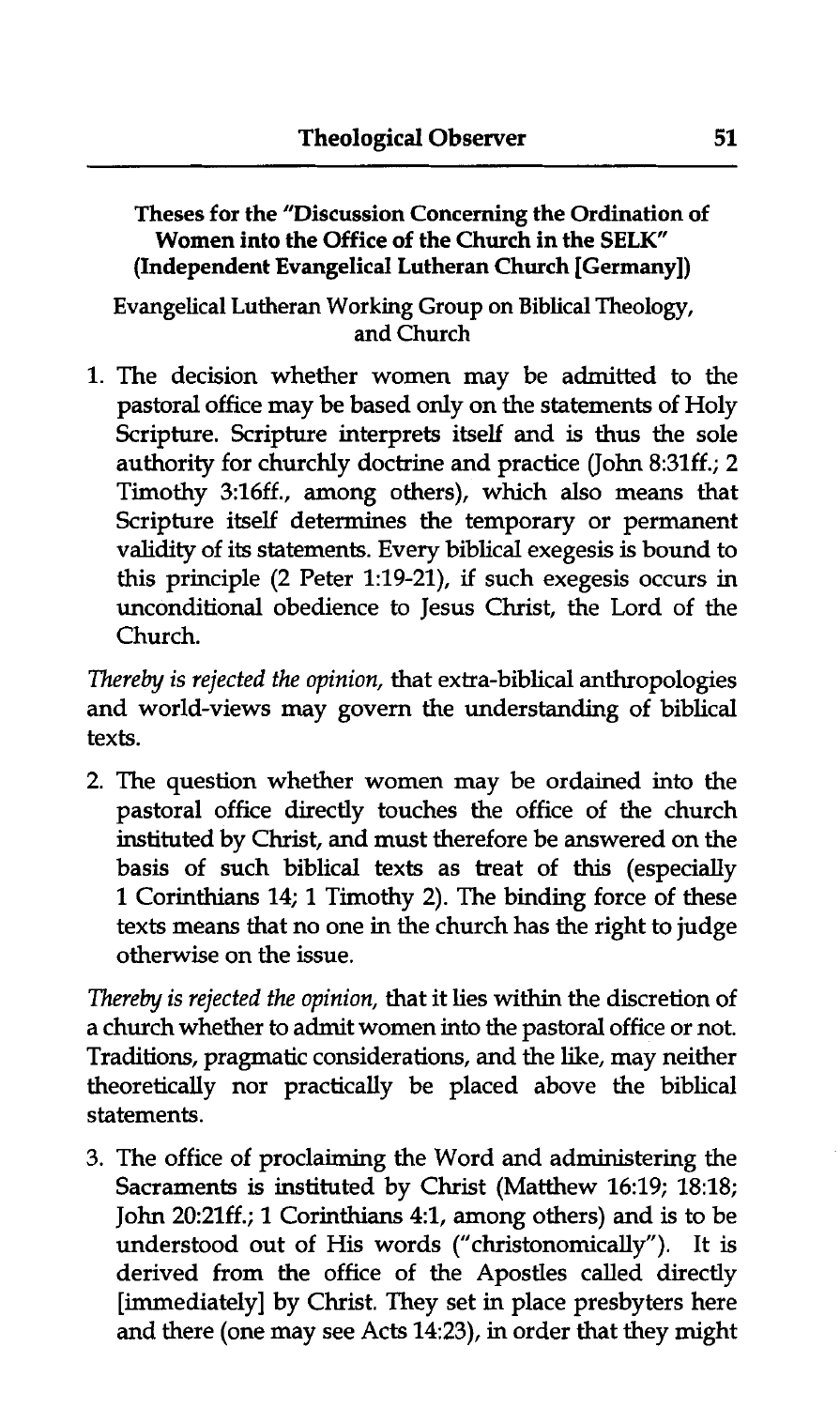"tend" the congregation of Christ (1 Peter 5:1ff.; Acts 20:28), which is God's people (1 Peter 2:9ff.) and "His Body" (1 Corinthians 12). The character of this office is not that of ruling (1 Corinthians 4:8), but of serving (Matthew 20:25ff., par.). It can be clearly defined on the basis of the biblical statements, and is **thus** to be distinguished, also in respect of its incumbents, from the services and gifts otherwise existing in the congregation. It is not **in** competition with those offices and charisms.

*Thereby* is *rejected the* opinion, that the office of proclaiming the Word and administering the Sacraments

- can, on account of the variety of services and charisms in today's congregation or church, no longer be defined unambiguously,
- does not stand in direct connection with today's shepherding office,
- includes a (worldly) claim of power, and that the exclusion of women represents discrimination.
- 4. What the Apostle Paul specifies regarding the position of woman in the congregation carries weight also for the preaching office. In 1 Corinthians 14 it is a matter of the "command of the Lord." In 1 Timothy 2:13 the divine order of creation is adduced in support. This order is not invalidated by the equality before God in Christ, attested in Galatians 3:28 (see also Ephesians 5:21-25).

*Thereby is rejected the* opinion,

- that 1 Corinthians 14:33-40 and 1 Timothy 2:ll-15 no longer have binding significance for the church of the present day,
- that they may not be applied to the question of the ordination of women to the pastoral office,
- that they are at best to do with statements that belong into the realm of adiaphora (indifferent things). $<sup>1</sup>$ </sup>

<sup>&</sup>lt;sup>1</sup>The original of these theses may be found in *Lutherische Beiträge* 3 (1998): **313-314. The translation is by Professor Kurt E. Marquart.**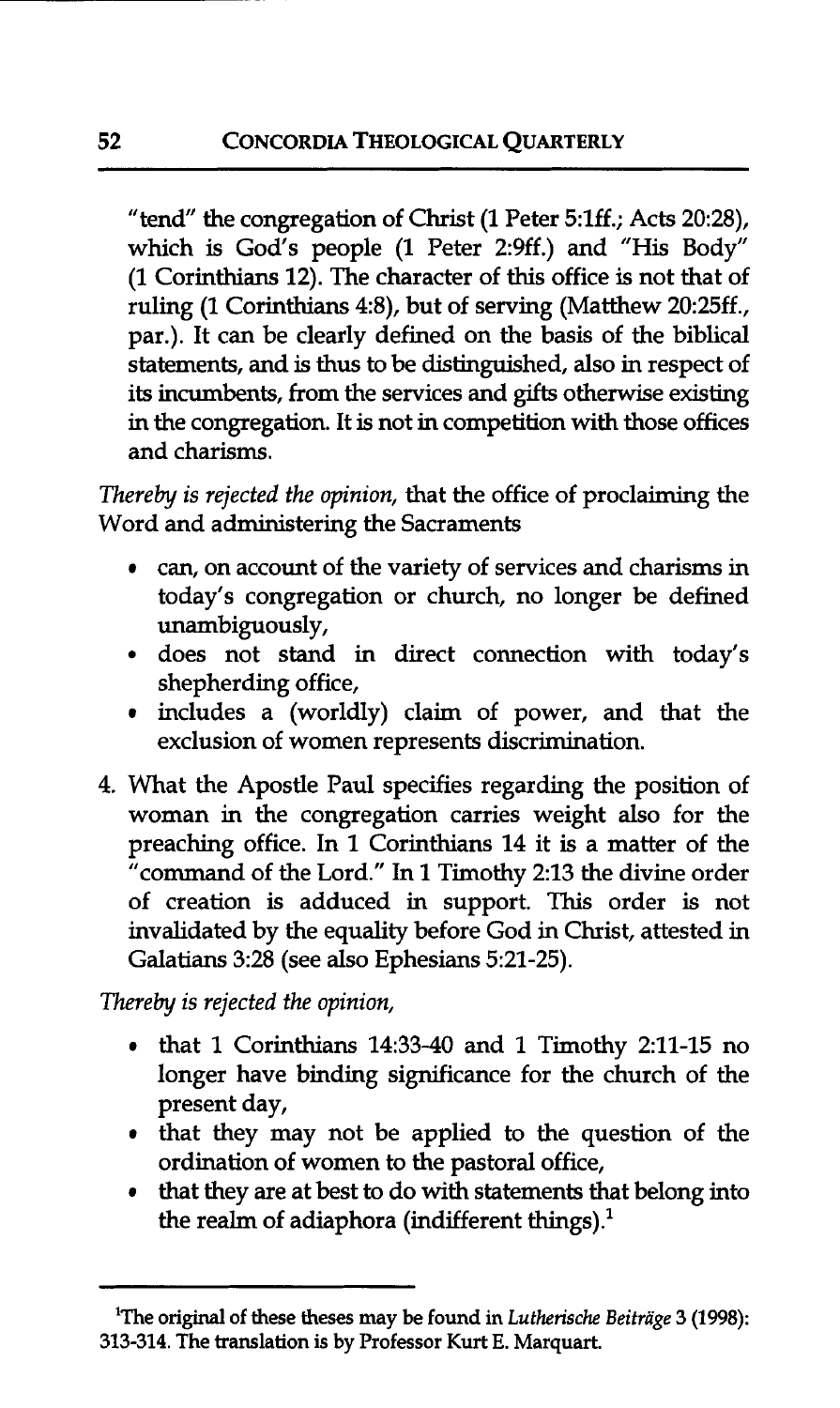### **Why We Need a Critical Edition of Walther**

Time spent in St. Louis recently brought several sigruficant revelations. Among them is the fact that under the leadership of Daniel Preus, Concordia Historical Institute has now catalogued and indexed all the holdings having to do with C.F.W. Walther (No small task!). This includes some 1200 letters written by Walther; a couple of dozen *Gutachten* written on behalf of the St. Louis faculty, signed by Walther; *et alia.* Interesting too has been the discovery of long forgotten notes for several other series of "Luther Hour" lectures ("Law and Gospel" was produced from such notes) regarding the inspiration of Scripture, justification, and a series on Luther's Great Confession on the Holy Supper (1528).

A second revelation was the fact that CHI is now pursuing funding for a critical edition of Walther's works. One can only<br>hale the prospect—long overdue—of a significant collection of hale the prospect-long overdue-of a significant collection of<br>Walther's writings. Lamentably, the series envisioned will by no means be complete (15 volumes are proposed). And while it purposes to bring forth in English much which is thus far available only in the original, the German text will unfortunately not be included. In a perfect world we would have an interleaved edition. Nor is Walther's *opus magnum,* the so-called "Baier-Walther Compendium," the standard "Pieper" before Pieper, included in the project. If we are to have Walther, why can't we have the whole Walther? We have had enough abridgments and piecemeal efforts! Is he or is he not one of the most significant of the nineteenth-century American Lutherans?

Norman Nagel has repeatedly pointed out where others have played fast and loose in translating Walther. The standard translation of *Church and Ministry* (what happened to the *Amt* in *Kirche und* Amt?) and other works will have to be completely reworked (and this is, thankfully, envisioned). If Walther writes "Kirche" the reader must see "church" in the English text (not "congregation"), and let it be the reader who decides in which sense church is to be understood.' But not only so. Walther must

**<sup>&#</sup>x27;For** example, Church and **Ministry,** page 192, line 15.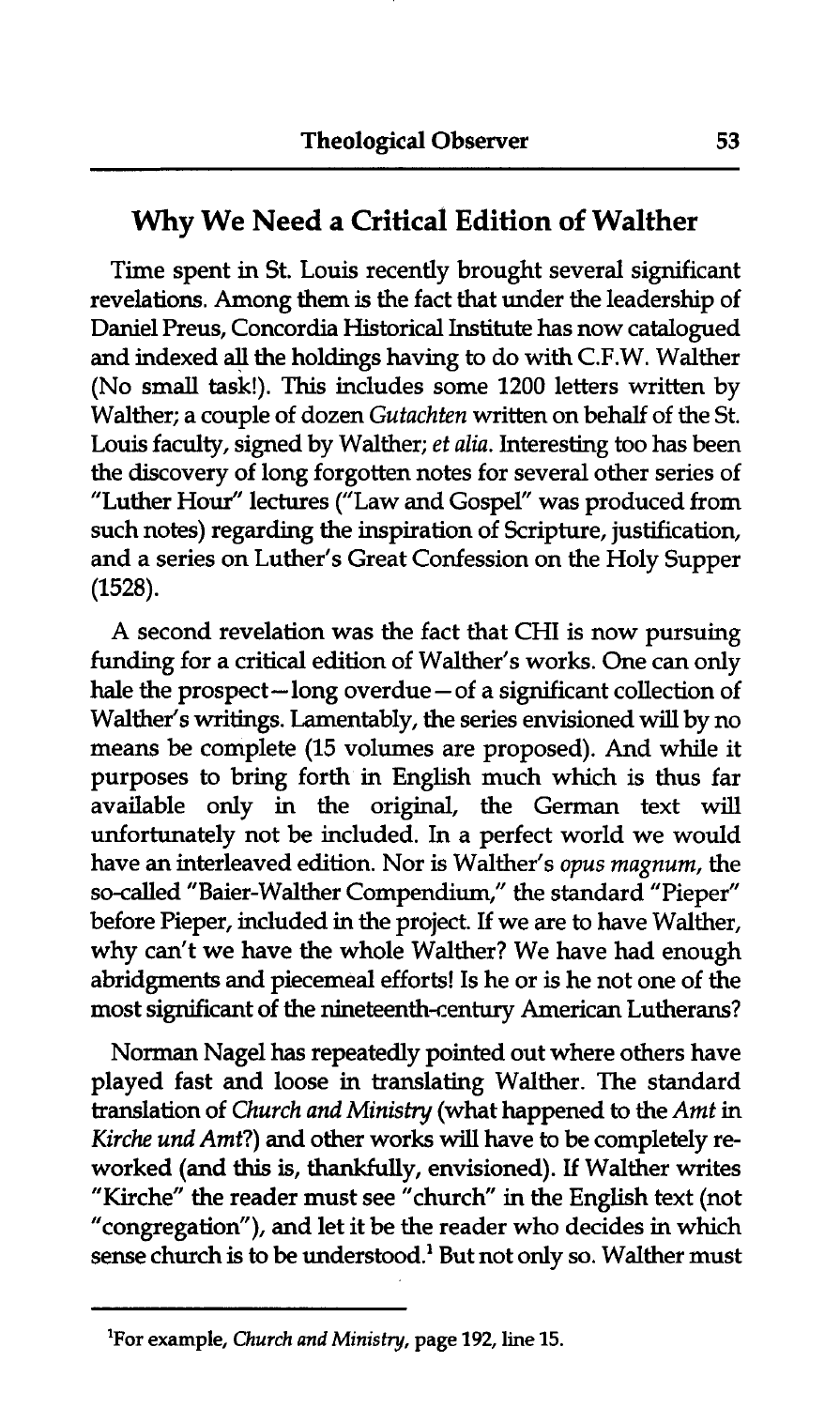be read according to his own worthy criteria (Scripture, the Confessions, Luther and the fathers, law and gospel), and so comes the "critical" factor in the envisioned project. We here highhght one such criterion. Because Walther above **all** desired to demonstrate a continuity in his theology with the fathers of the church, special attention needs to be given to whom Walther is quoting, and the context of the statement of the churchman being quoted.

Case in point: under Thesis V on the authority of the Office of the Ministry in Church and Ministry (translated by J. T. Mueller), we read a citation from Chemnitz' Examin delimiting the powers of the pastoral office. Among them:

. . . with the consent of the congregation introduce ceremonies that serve the ministry, are not at variance **with** God's Word, do not burden consciences, but promote order, **dignity,** propriety, peace, and edification.

Walther's German reads, ". . . mit Konsens der Gemeinde  $einrichten,"<sup>2</sup>$  that is, just as Mueller rendered it, "with the consent of the congregation," if Gemeinde is simply to be rendered "congregation" according to Walther's intent (which is likely). German editions of Kirche und Amt give us Chemnitz' Latin in a footnote: ". . . constituere cum consensu ecclesiae ritus servientes ministerio."<sup>3</sup> Walther rendered Chemnitz' "with the consent of the Church (ecclesiae)" as "with the consent of the Gemeinde," which Mueller renders "with the consent of the Congregation." Thus we've traveled from ecclesia to congregation via Gemeinde. Did Chemnitz mean to state that inherent in the authority of the Office of the Ministry was the power for each pastor to introduce or change the ceremonies (that is, liturgy) as long as his congregation consented?

**A** quick peek at the Examin provides the answer. Trent asserted,

If anyone says that the received and approved rites of the Catholic Church, customarily used in the solemn

<sup>&#</sup>x27;Kirche und **Arnt, 1911, 241.** 

*<sup>3</sup>De* Sacramento Ordinis I, **3;** Examin, **Preuss edition, 474a.**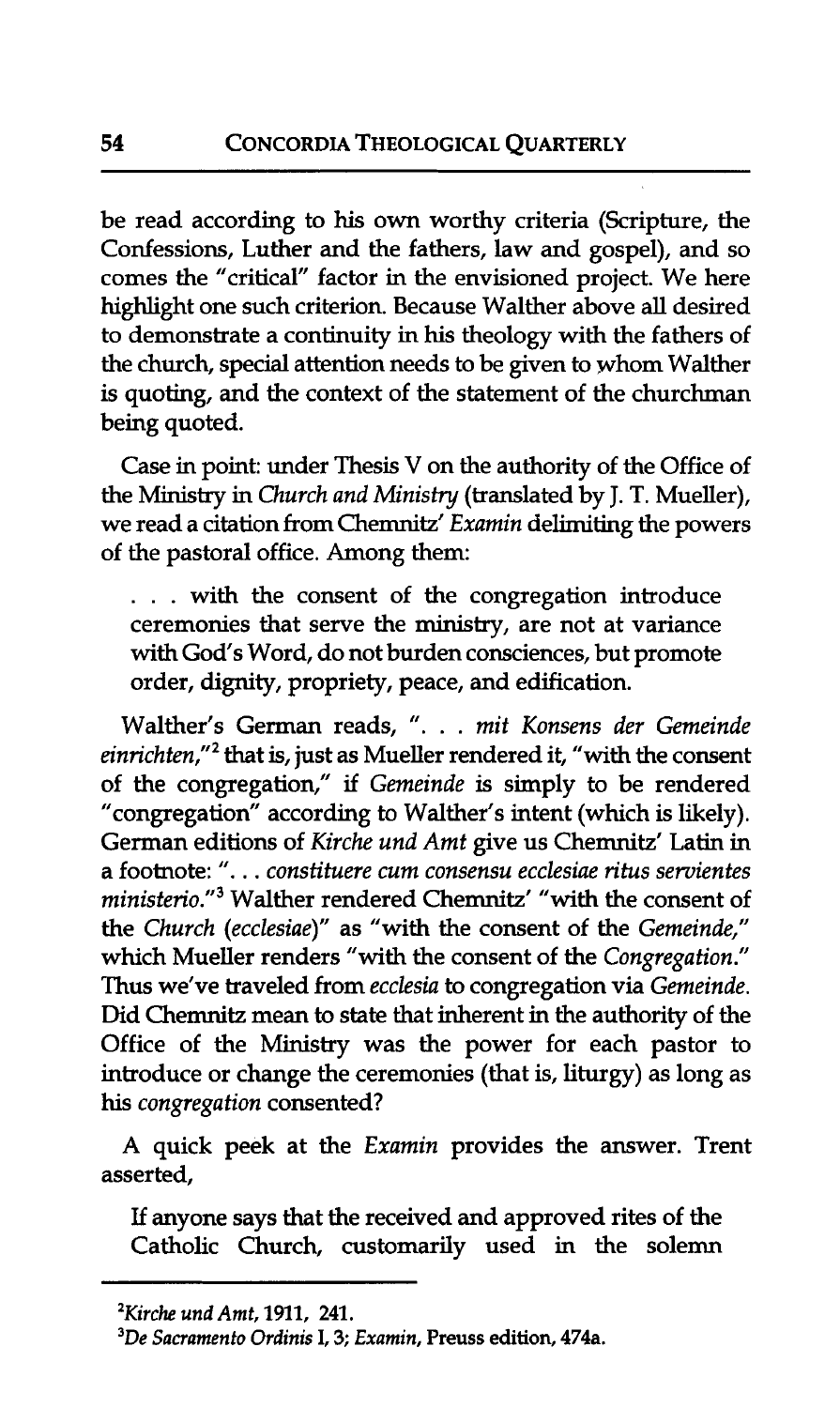administration of the sacraments, can without sin be either despised or omitted at their pleasure by the ministers [a ministris pro libitu omittil, or be changed into other new ones by any pastor of the churches, let him be anathema. Canon XIII<sup>4</sup>

Chemnitz notes that the intent of the canon is to guard papal authority by asserting the sinful character of any change to a papal decree. That stated, Chemnitz grants:

And indeed, for the sake of order and decorum it should not be permitted to everyone willfully, without the decision and consent of the church [Ecclesiae judicio et consensu], just because he desires it [pro libidine], either to omit or change anything even in external and indifferent things *lin externis adiaphoris*<sup>1</sup>.<sup>5</sup>

Later in the section Chemnitz elaborates:

Those rites also which are retained should remain what in fact they are - indifferent ceremonies, in order that they may not become snares of consciences but be freely observed without any idea that they are necessary, so that, barring offence, they can be omitted or be changed or abrogated by the direction and consent of the church [Ecclesiae ordinatione et consensu]. For this should not be permitted privately to the whim of anyone [privatim cuiusvis] . . **.6** 

In these two passages does "church" equal "congregation"? No. And a **final** source demonstrates this. Not long after assuming the position of Generalissimus Superintendent of the Duchy of **Braunschweig-Wolfenbiittel** Chemnitz penned a document in **behalf** of the ministerium under the jurisdiction of the free city of Braunschweig (something like Ft. Wayne or St. Louis in the number of Lutheran congregations). These "Articles

*<sup>\*</sup>Examination of the Council of Trent,* **Kramer, 11, 108; Preuss, 259d.** 

*SExamination,* **11,108; Preuss, 259d.** 

*<sup>6</sup>Examination,* **11,117; Preuss, 263c.**